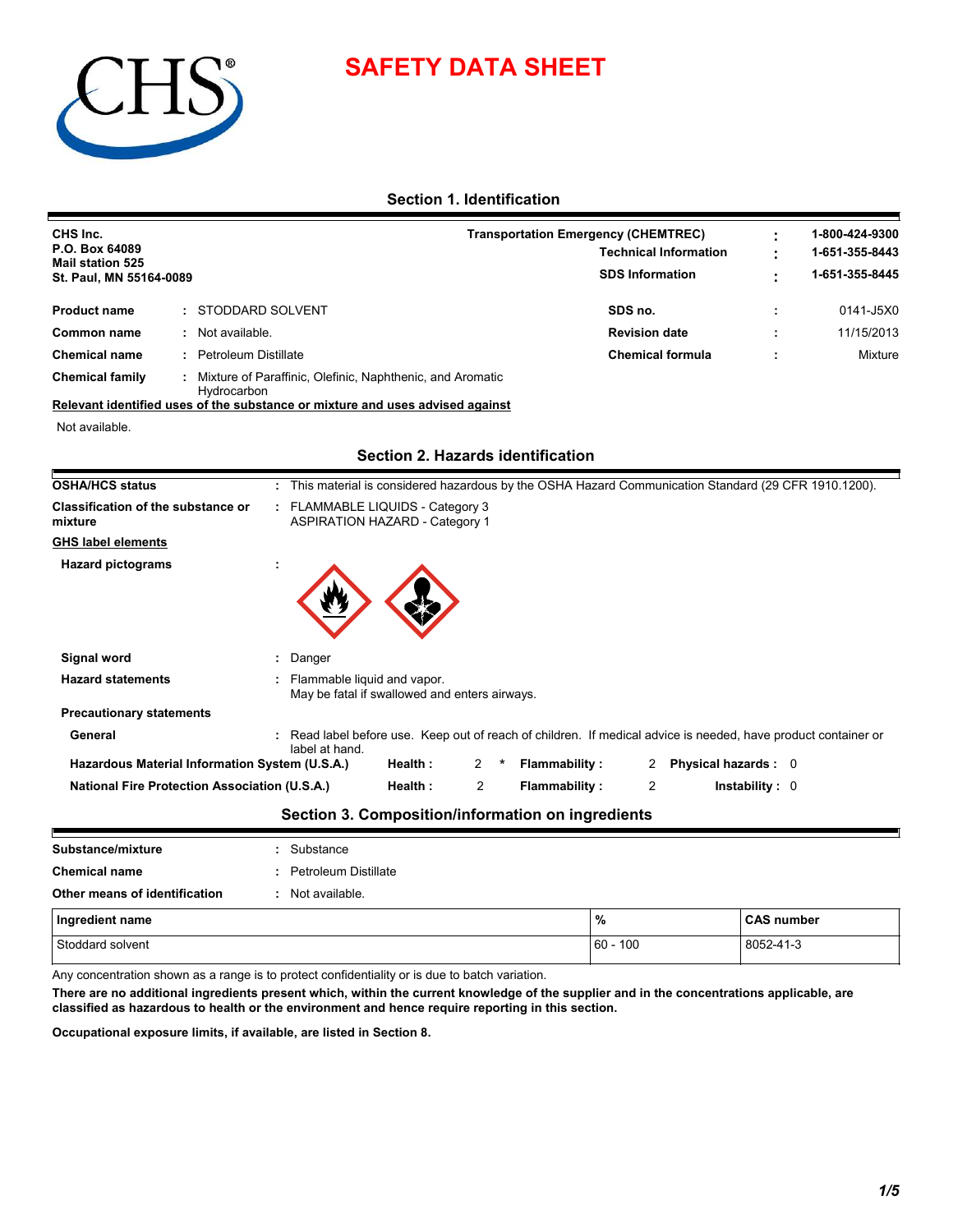## **Section 4. First aid measures**

| Description of necessary first aid measures                                                    |                                                                                                                                                                                                                                                                                                                                                                                                                                                                                                                                                                                                                                                                                                                                                               |
|------------------------------------------------------------------------------------------------|---------------------------------------------------------------------------------------------------------------------------------------------------------------------------------------------------------------------------------------------------------------------------------------------------------------------------------------------------------------------------------------------------------------------------------------------------------------------------------------------------------------------------------------------------------------------------------------------------------------------------------------------------------------------------------------------------------------------------------------------------------------|
| Eye contact                                                                                    | : If material comes in contact with the eyes, immediately wash the eyes with large amounts of water for 15                                                                                                                                                                                                                                                                                                                                                                                                                                                                                                                                                                                                                                                    |
| Inhalation                                                                                     | minutes, occasionally lifting the lower and upper lids. Get medical attention.<br>If person breathes in large amounts of material, move the exposed person to fresh air at once. If breathing has<br>stopped, perform artificial respiration. Keep the person warm and at rest. Get medical attention as soon as<br>possible.                                                                                                                                                                                                                                                                                                                                                                                                                                 |
| <b>Skin contact</b>                                                                            | : If the material comes in contact with the skin, wash the contaminated skin with soap and water promptly. If the<br>material penetrates through clothing, remove the clothing and wash the skin with soap and water promptly. If<br>irritation persists after washing, get medical attention immediately.                                                                                                                                                                                                                                                                                                                                                                                                                                                    |
| Ingestion                                                                                      | : If material has been swallowed, do not induce vomiting. Get medical attention immediately.                                                                                                                                                                                                                                                                                                                                                                                                                                                                                                                                                                                                                                                                  |
| Most important symptoms/effects, acute and delayed                                             |                                                                                                                                                                                                                                                                                                                                                                                                                                                                                                                                                                                                                                                                                                                                                               |
| <b>Potential acute health effects</b>                                                          |                                                                                                                                                                                                                                                                                                                                                                                                                                                                                                                                                                                                                                                                                                                                                               |
| Eye contact                                                                                    | : No known significant effects or critical hazards.                                                                                                                                                                                                                                                                                                                                                                                                                                                                                                                                                                                                                                                                                                           |
| Inhalation                                                                                     | : No known significant effects or critical hazards.                                                                                                                                                                                                                                                                                                                                                                                                                                                                                                                                                                                                                                                                                                           |
| <b>Skin contact</b>                                                                            | : No known significant effects or critical hazards.                                                                                                                                                                                                                                                                                                                                                                                                                                                                                                                                                                                                                                                                                                           |
| Ingestion                                                                                      | : May be fatal if swallowed and enters airways.                                                                                                                                                                                                                                                                                                                                                                                                                                                                                                                                                                                                                                                                                                               |
| Over-exposure signs/symptoms                                                                   |                                                                                                                                                                                                                                                                                                                                                                                                                                                                                                                                                                                                                                                                                                                                                               |
| Eye contact                                                                                    | : Adverse symptoms may include the following: pain or irritation, watering, redness.                                                                                                                                                                                                                                                                                                                                                                                                                                                                                                                                                                                                                                                                          |
| Inhalation                                                                                     | : Adverse symptoms may include the following: respiratory tract irritation, coughing.                                                                                                                                                                                                                                                                                                                                                                                                                                                                                                                                                                                                                                                                         |
| <b>Skin contact</b>                                                                            | : Adverse symptoms may include the following: irritation, redness.                                                                                                                                                                                                                                                                                                                                                                                                                                                                                                                                                                                                                                                                                            |
| Ingestion                                                                                      | : No known significant effects or critical hazards.                                                                                                                                                                                                                                                                                                                                                                                                                                                                                                                                                                                                                                                                                                           |
|                                                                                                | Indication of immediate medical attention and special treatment needed, if necessary                                                                                                                                                                                                                                                                                                                                                                                                                                                                                                                                                                                                                                                                          |
| Notes to physician                                                                             | : Treat symptomatically. Contact poison treatment specialist immediately if large quantities have been ingested<br>or inhaled.                                                                                                                                                                                                                                                                                                                                                                                                                                                                                                                                                                                                                                |
| <b>Specific treatments</b>                                                                     | : No specific treatment.                                                                                                                                                                                                                                                                                                                                                                                                                                                                                                                                                                                                                                                                                                                                      |
| <b>Protection of first-aiders</b>                                                              | No action shall be taken involving any personal risk or without suitable training. It may be dangerous to the<br>person providing aid to give mouth-to-mouth resuscitation.                                                                                                                                                                                                                                                                                                                                                                                                                                                                                                                                                                                   |
| See toxicological information (Section 11)                                                     |                                                                                                                                                                                                                                                                                                                                                                                                                                                                                                                                                                                                                                                                                                                                                               |
|                                                                                                | <b>Section 5. Fire-fighting measures</b>                                                                                                                                                                                                                                                                                                                                                                                                                                                                                                                                                                                                                                                                                                                      |
| <b>Extinguishing media</b>                                                                     |                                                                                                                                                                                                                                                                                                                                                                                                                                                                                                                                                                                                                                                                                                                                                               |
| Suitable extinguishing media                                                                   | : Use dry chemical, $CO2$ , water spray (fog) or foam.                                                                                                                                                                                                                                                                                                                                                                                                                                                                                                                                                                                                                                                                                                        |
| Unsuitable extinguishing media                                                                 | Do not use water jet or water-based fire extinguishers.                                                                                                                                                                                                                                                                                                                                                                                                                                                                                                                                                                                                                                                                                                       |
| Specific hazards arising from the chemical                                                     | : Vapors are heavier than air and may travel along the ground to a source of ignition (pilot light,<br>heater, electric motor) some distance away. Containers, drums (even empty) can explode when<br>heat (welding, cutting, etc.) is applied.                                                                                                                                                                                                                                                                                                                                                                                                                                                                                                               |
| Hazardous thermal decomposition products                                                       | Decomposition products may include the following materials:<br>carbon dioxide<br>carbon monoxide                                                                                                                                                                                                                                                                                                                                                                                                                                                                                                                                                                                                                                                              |
| Special protective actions for fire-fighters<br>Special protective equipment for fire-fighters | Water may be ineffective on flames, but should be used to keep fire-exposed containers cool.<br>Water or foam sprayed into container of hot burning product could cause frothing and endanger<br>fire fighters. Large fires, such as tank fires, should be fought with caution. If possible, pump the<br>contents from the tank and keep adjoining structures cool with water. Avoid spreading burning<br>liquid with water used for cooling purposes. Do not flush down public sewers. Avoid inhalation of<br>vapors. Firefighters should wear self-contained breathing apparatus.<br>Fire-fighters should wear appropriate protective equipment and self-contained breathing apparatus<br>(SCBA) with a full face-piece operated in positive pressure mode. |
|                                                                                                | Section 6. Accidental release measures                                                                                                                                                                                                                                                                                                                                                                                                                                                                                                                                                                                                                                                                                                                        |

#### **Personal precautions, protective equipment and emergency procedures**

**:** Keep unnecessary and unprotected personnel from entering. Avoid breathing vapor or mist. Provide adequate ventilation. Wear appropriate respirator when ventilation is inadequate. Put on appropriate personal protective equipment. **For non-emergency personnel**

#### **: Methods and materials for containment and cleaning up**

**Spill**

F

Contain with dikes or absorbent to prevent migration to sewers/streams. Take up small spill with dry chemical absorbent; large spills may require pump or vacuum prior to absorbent. May require excavation of severely contaminated soil.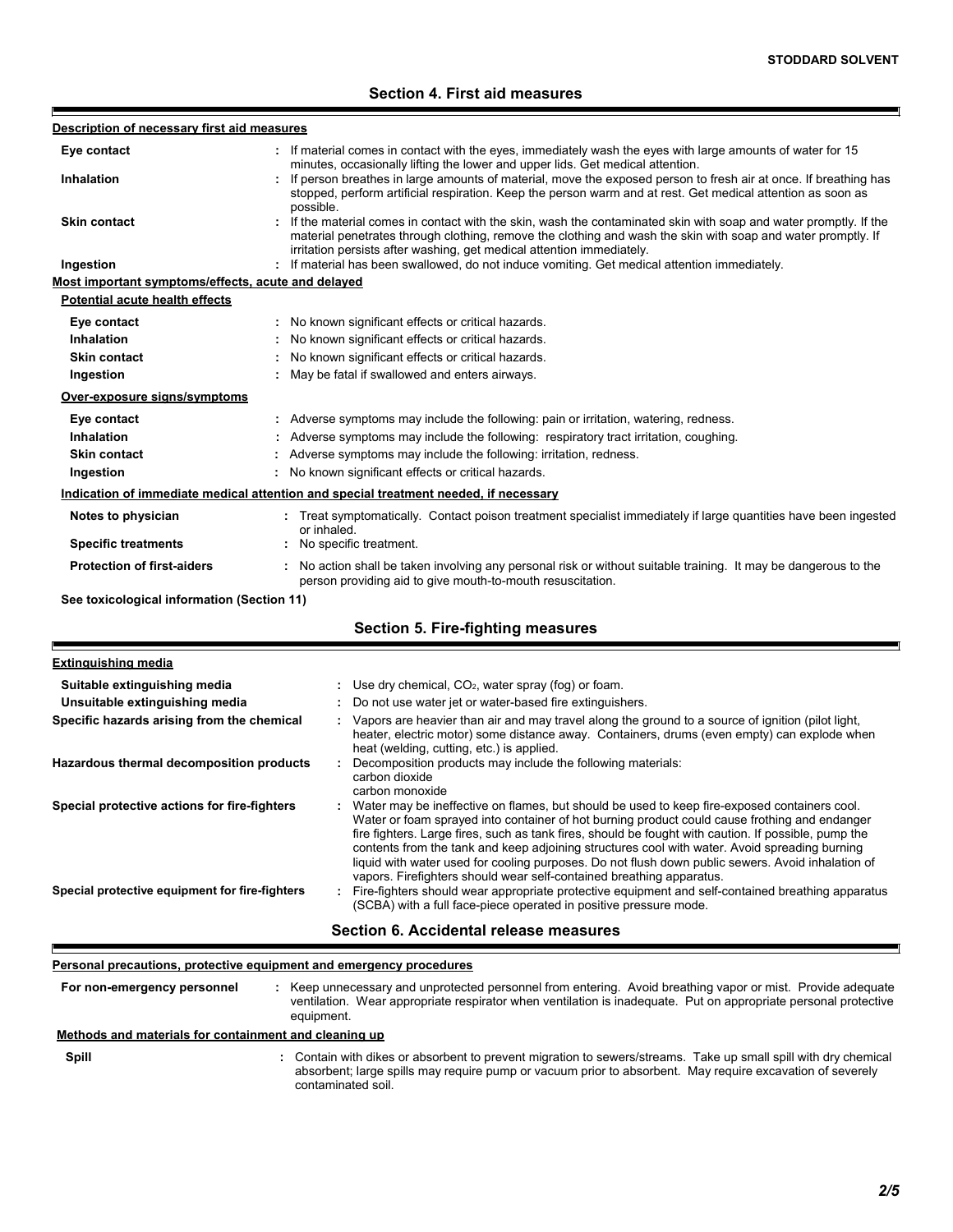## **Section 7. Handling and storage**

| Precautions for safe handling                                   |                                                                                                                                                                                                                                                                                                                                                                                                                                                          |
|-----------------------------------------------------------------|----------------------------------------------------------------------------------------------------------------------------------------------------------------------------------------------------------------------------------------------------------------------------------------------------------------------------------------------------------------------------------------------------------------------------------------------------------|
| <b>Protective measures</b>                                      | : Put on appropriate personal protective equipment (see Section 8). Do not get in eyes or on skin or clothing.<br>Do not breathe vapor or mist. Do not ingest. Use only with adequate ventilation. Wear appropriate respirator<br>when ventilation is inadequate.                                                                                                                                                                                        |
| Advice on general occupational<br>hygiene                       | : Eating, drinking and smoking should be prohibited in areas where this material is handled, stored and<br>processed. Workers should wash hands and face before eating, drinking and smoking.                                                                                                                                                                                                                                                            |
| Conditions for safe storage,<br>including any incompatibilities | : Do not store above the following temperature: $113^{\circ}$ C (235.4 $^{\circ}$ F). Odorous and toxic fumes may form from the<br>decomposition of this product if stored at excessive temperatures for extended periods of time. Store in<br>accordance with local regulations. Store in a dry, cool and well-ventilated area, away from incompatible<br>materials (see Section 10). Use appropriate containment to avoid environmental contamination. |

## **Section 8. Exposure controls/personal protection**

### **Control parameters**

E

## **Occupational exposure limits**

| Ingredient name                        | <b>Exposure limits</b>                                                                                                                                                                                                                                                                                                              |
|----------------------------------------|-------------------------------------------------------------------------------------------------------------------------------------------------------------------------------------------------------------------------------------------------------------------------------------------------------------------------------------|
| Stoddard solvent                       | ACGIH TLV (United States, 3/2012).<br>TWA: $525$ mg/m <sup>3</sup> 8 hours.<br>TWA: 100 ppm 8 hours.<br>NIOSH REL (United States, 6/2009).<br>CEIL: $1800 \text{ mg/m}^3$ 15 minutes.<br>TWA: 350 mg/m <sup>3</sup> 10 hours.<br>OSHA PEL (United States, 6/2010).<br>TWA: 2900 mg/m <sup>3</sup> 8 hours.<br>TWA: 500 ppm 8 hours. |
| Appropriate engineering controls       | : Use only with adequate ventilation.                                                                                                                                                                                                                                                                                               |
| <b>Environmental exposure controls</b> | : Emissions from ventilation or work process equipment should be checked to ensure they comply with the<br>requirements of environmental protection legislation.                                                                                                                                                                    |
| <b>Individual protection measures</b>  |                                                                                                                                                                                                                                                                                                                                     |
| <b>Hygiene measures</b>                | : Wash hands, forearms and face thoroughly after handling chemical products, before eating, smoking and using<br>the lavatory and at the end of the working period. Ensure that eyewash stations and safety showers are close<br>to the workstation location.                                                                       |
| Eye/face protection                    | : Recommended: Splash goggles and a face shield, where splash hazard exists.                                                                                                                                                                                                                                                        |
| <b>Skin protection</b>                 |                                                                                                                                                                                                                                                                                                                                     |
| <b>Hand protection</b>                 | : 4 - 8 hours (breakthrough time): Nitrile gloves.                                                                                                                                                                                                                                                                                  |
| <b>Body protection</b>                 | : Recommended: Long sleeved coveralls.                                                                                                                                                                                                                                                                                              |
| Other skin protection                  | : Recommended: Impervious boots.                                                                                                                                                                                                                                                                                                    |
| <b>Respiratory protection</b>          | : If ventilation is inadequate, use a NIOSH-certified respirator with an organic vapor cartridge and P95 particulate                                                                                                                                                                                                                |

## **Section 9. Physical and chemical properties**

filter.

| <b>Appearance</b>               |    |                                                                         | <b>Relative density</b>             | : 0.8                                                                |
|---------------------------------|----|-------------------------------------------------------------------------|-------------------------------------|----------------------------------------------------------------------|
| <b>Physical state</b>           |    | $:$ Liquid.                                                             | <b>Evaporation rate</b>             | $:$ >1 (Butyl acetate = 1)                                           |
| Color                           |    | : Clear.                                                                | <b>Solubility</b>                   | : Insoluble in the following materials: cold water<br>and hot water. |
| Odor                            |    | : Mild hydrocarbon.                                                     | Solubility in water                 | : Insoluble                                                          |
| Odor threshold                  |    | : Not available.                                                        | <b>Partition coefficient: n-</b>    | : Not available.                                                     |
| рH                              |    | : Not available.                                                        | octanol/water                       |                                                                      |
| <b>Melting point</b>            |    | : Not available.                                                        | <b>Auto-ignition</b><br>temperature | : Not available.                                                     |
| <b>Boiling point</b>            |    | : 157.22 to 196.11 °C (315 to 385 °F)                                   | Decomposition<br>temperature        | : Not available.                                                     |
| Flash point                     |    | Closed cup: $>37.77^{\circ}$ C ( $>100^{\circ}$ F) [Pensky-<br>Martens. | <b>SADT</b>                         | : Not available.                                                     |
| <b>Flammability</b>             | ÷. | Not available.                                                          | Viscosity                           | : Not available.                                                     |
| Lower and upper                 |    | : Lower: $0.7\%$                                                        | Vapor pressure                      | $\pm$ 0.27 to 0.4 kPa (2 to 3 mm Hg) (68°F)                          |
| explosive (flammable)<br>limits |    | Upper: $6\%$                                                            | Vapor density                       | : $>1$ [Air = 1]                                                     |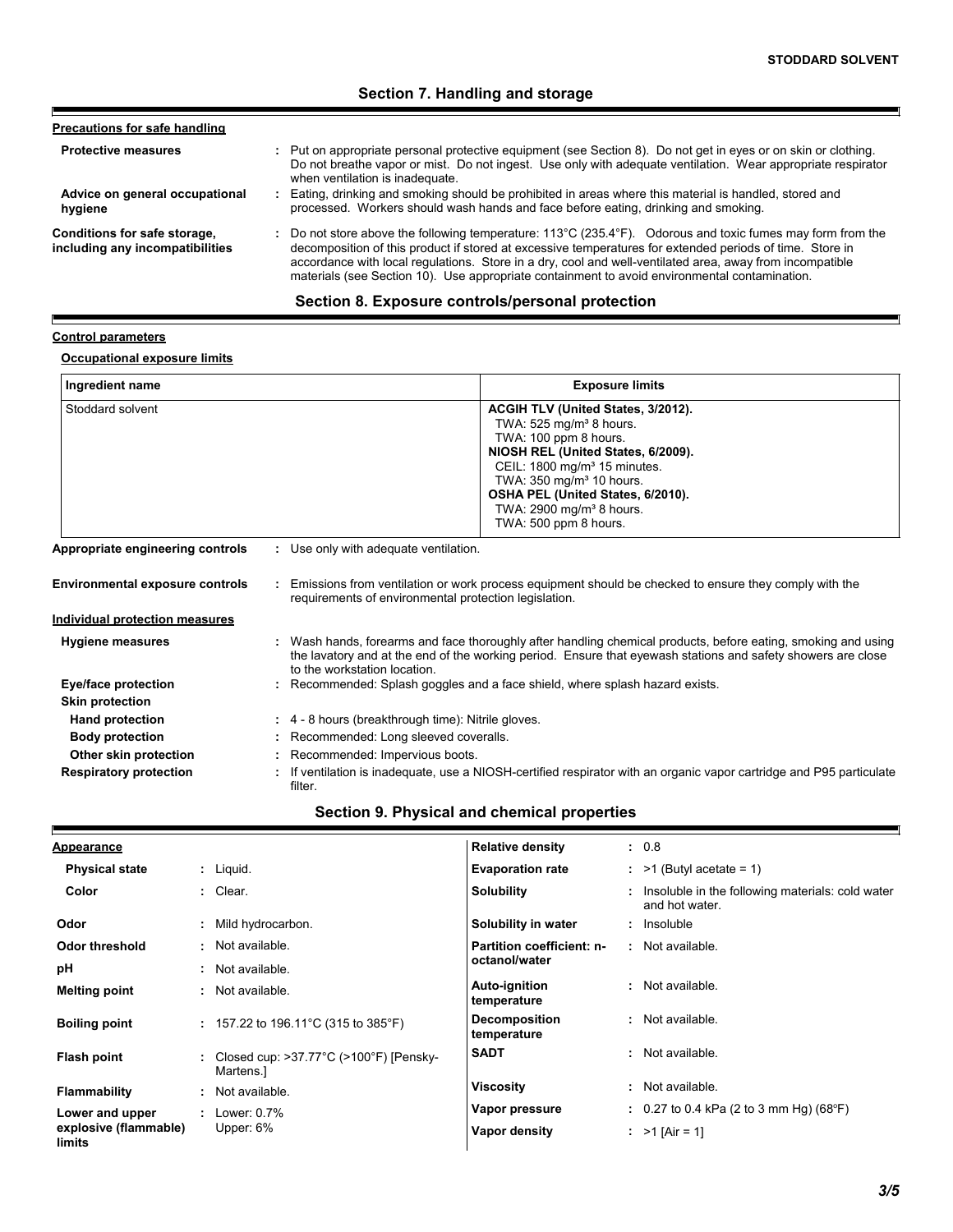## **Section 10. Stability and reactivity**

| Reactivity<br><b>Chemical stability</b><br>Possibility of hazardous reactions | : No specific test data related to reactivity available for this product or its ingredients.<br>The product is stable.<br>: Under normal conditions of storage and use, hazardous reactions will not occur.                             |
|-------------------------------------------------------------------------------|-----------------------------------------------------------------------------------------------------------------------------------------------------------------------------------------------------------------------------------------|
| <b>Conditions to avoid</b>                                                    | : Avoid all possible sources of ignition (spark or flame). Do not pressurize, cut, weld, braze, solder, drill, grind or<br>expose containers to heat or sources of ignition. Do not allow vapor to accumulate in low or confined areas. |
| Incompatible materials<br>Hazardous decomposition products                    | : Reactive or incompatible with the following materials: oxidizing materials.<br>Under normal conditions of storage and use, hazardous decomposition products should not be produced.                                                   |

## **Section 11. Toxicological information**

#### **Information on toxicological effects**

#### **Acute toxicity**

Е

There is no data available.

#### **Irritation/Corrosion**

| Product/ingredient name | <b>Result</b>                                    | <b>Species</b>  | Score | <b>Exposure</b>              | <b>Observation</b> |
|-------------------------|--------------------------------------------------|-----------------|-------|------------------------------|--------------------|
| Stoddard solvent        | Eyes - Moderate irritant<br>Eves - Mild irritant | Rabbit<br>Human |       | 24 hours 500 mg<br>$100$ ppm |                    |
| <b>Sensitization</b>    |                                                  |                 |       |                              |                    |

**Skin :** There is no data available.

**Respiratory :** There is no data available. There is no data available.

#### **Mutagenicity**

There is no data available.

#### **Carcinogenicity**

There is no data available.

#### **Reproductive toxicity**

There is no data available.

#### **Teratogenicity**

There is no data available.

#### **Specific target organ toxicity (single exposure)**

There is no data available.

#### **Specific target organ toxicity (repeated exposure)**

#### There is no data available.

#### **Aspiration hazard**

| <b>Name</b>      | Result                       |  |  |
|------------------|------------------------------|--|--|
| Stoddard solvent | ASPIRATION HAZARD - Category |  |  |

**Information on the likely routes of :** Dermal contact. Eye contact. Inhalation. Ingestion. **exposure**

## **Section 12. Ecological information**

#### **Toxicity**

 $\blacksquare$ 

There is no data available.

#### **Persistence and degradability**

There is no data available.

#### **Bioaccumulative potential**

| <b>Product/ingredient name</b> | LogP <sub>ow</sub> | <b>BCF</b> | <b>Potential</b> |
|--------------------------------|--------------------|------------|------------------|
| Stoddard solvent               | 3.16 to 7.06       |            | high             |

#### **Mobility in soil**